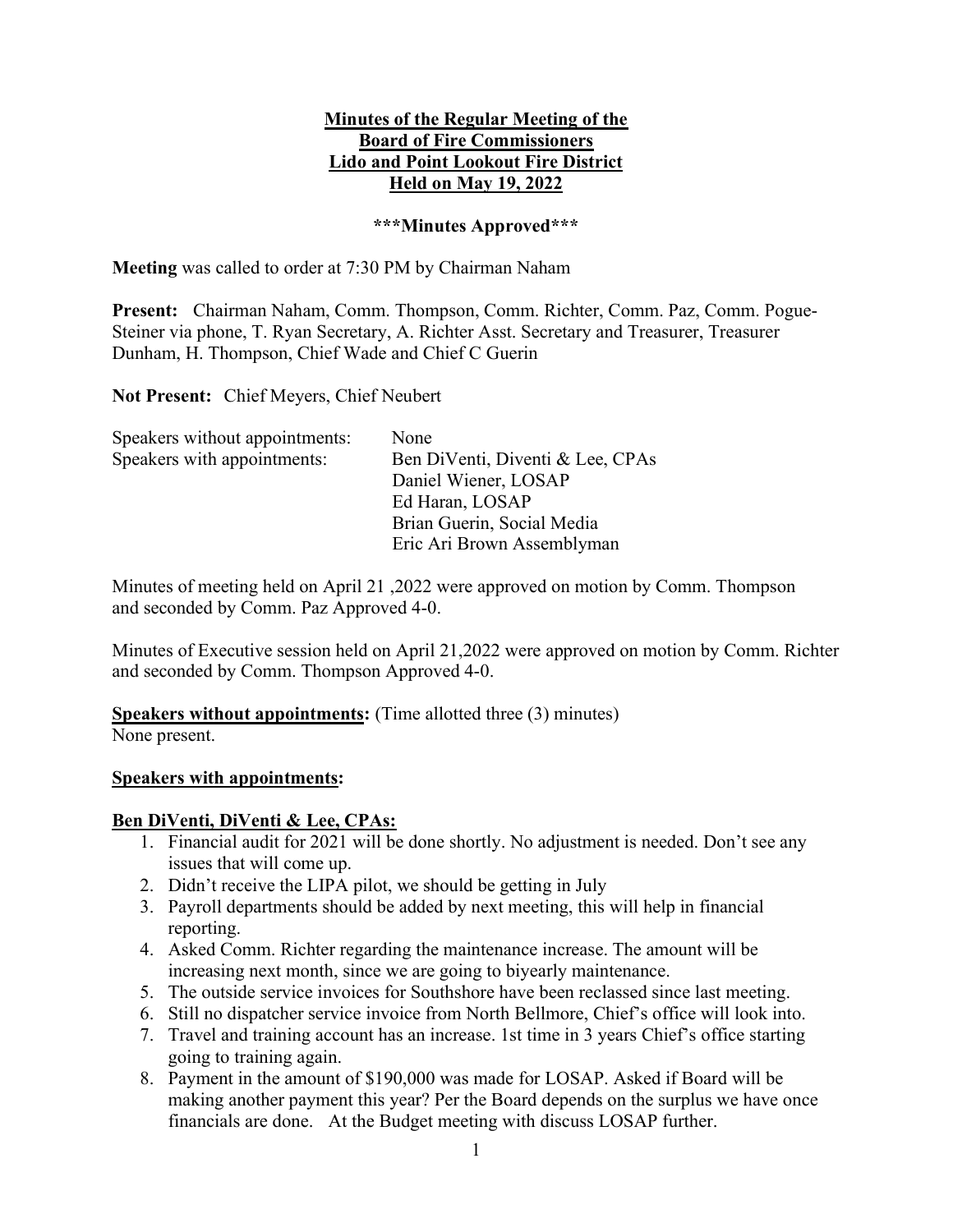- 9. The Board notify accountant that we are currently working on getting a \$100k grant for water rescue team. Depending on grant details we are asking if we can purchase items before and reimburse via the grant.
- 10. Per Comm. Richter GM should start working on new chief car this week. Payment will within the next month.
- 11. Per Comm. Richter the new ambulance delivery should be in July.

# Dan Wiener, LOSAP

- 1. Stats handed in to District Office for April.
- 2. Red alert bill for epcr has been paid on 5/12.
- 3. Requested to purchase new ID badges for new EMTs. Approved. PO will be issued.
- 4. Received list from Fire Marshalls regarding homes/business with propane tanks. Board asked Chief's office to find out if we can get list to included location within property.
- 5. Work with EOS and Dr. N is on track for go live of epcr.
- 6. Comm. Richter asked if work orders can be emailed to district email. Will look into.
- 7. Comm. Richter asked for monthly report showing open work orders to be sent to Comm. Richter and District. All work orders also need to be closed in Red Alert with explanation.

# Ed Haran- LOSAP

No Report

Brian Guerin, Social Media

No Report

### Eric Ari Brown Assemblyman

Newly elected to Assembly. Introduce self to Board and what his platform and goals are. The Broad explained District and Departments unique position. The Board also asked if he could look into the upcoming work on Loop Parkway Bridge and bill regarding local pilot funds.

# Chief's Report:

### Chief Wade:

- 1. Issued directive on Lithium Ion Battery. Increase fires in NYC due to batteries. Will be priority at drills. Discussion followed.
- 2. Sent email to companies regarding sexual harassment class. Recommend having the class done during monthly drill meetings. Will send any updates to Comm. Thompson.
- 3. Crosby hooks and ropes have a 10 year life, will be reaching out to Hi-Tech for quote. Comm. Richter will also do some research.
- 4. Chief Neubert will be receiving 2 awards from REMSCO. ceremony will be Saturday, May 21 at 9am. Comm. Thompson gave permission to use vans for events.
- 5. Memorial Day ceremony will ne Monday, May 31 at 930am at HQ.
- 6. July  $4<sup>th</sup>$  parade will be Monday, July 4 at 10am. Will reach out to NC Police for traffic control. Will be sending invites to battalion and elected officials and community groups. Lunch to follow at ballpark.
- 7. EPR is the vendor we are using for class A uniforms, had issue with billing, explained to vendor member must have PO to receive items or payment.
- 8. Asked if PO was issued to Southshore regarding inventory. Per AM Richter PO was sent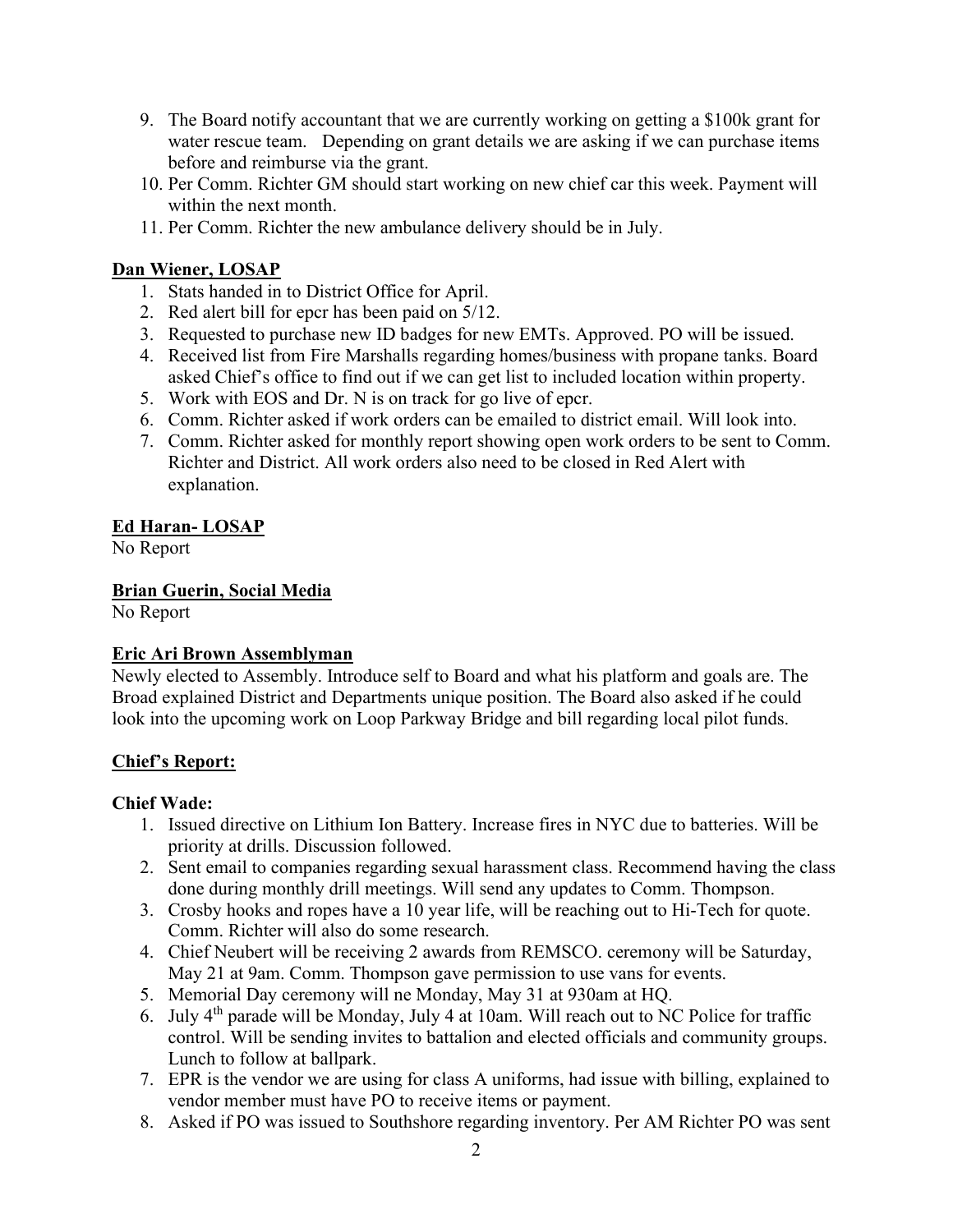to vendor on 2/17/22 PO#2022-114. Chief will follow up with vendor.

- 9. Handed in resignation letters for 5 members. Will confirm all inventory is returned and updated in Red Alert.
- 10. By-law committee meeting happened and suggested having a monthly meeting going forward. From last meeting had a question on Section H. discussion followed. Board stated again a discussion must be made by next meeting my committee or Board will make the changes.
- 11. Received invoice for annual inspection. Gave to Board for approval and payment.
- 12. Would like to order new badges for members. Still waiting on quote. Motion by Comm. Thompson to purchase up to \$1000 worth of badges, seconded by Comm. Richter Approved 4-0. AM Richter will issue PO for \$1000 and send to Chief Wade.
- 13. Catherine Ann Tubman handed in name change form. Dan Weiner will update in Red Alert and Ed Haran will send LOSAP paperwork.
- 14. Is SCBA budgeted for 2022? No maybe for 2023. Comm. Richter will talk to Chief Office on type.
- 15. What is the status on generator for Lido Firehouse. Board is currently working on.
- 16. Chief Wade and Chief B Guerin attended to FDIC conference. It was a excellent experience. Will have report for next meeting. Comm. Richter asked Chief office to prepare list of classes or conference to attend so we can budget for 2023.
- 17. Board would like Department's 2023 budget by June's Meeting.
- 18. Board asked for Hose inventory.
- 19. Inventory must be done. Chief will work with Dan Weiner.

# Chief Neubert (Report given by Comm. Thompson):

- 1. 2 ESO training was done and training is available online, please reach out to Dr
- 2. Comm. Richter was very impress with training and system.
- 3. All EMTs included paid EMTs must be train on system. District EMTs will be paid 3 hours to take class.
- 4. Working last shift at Winthrop tonight. Will be starting at South Nassau in August.
- 5.

# COMMISSIONERS' REPORTS:

# Chairman Thompson:

- 1. Asked if PO for pagers was issued? Yes.
- 2. Inspection Dinner working with Chief Wade.
- 3. Thank you to Chief for cleaning out trailer at YOF
- 4. Question was asked if AED was at Ballpark and would it have helped with call. Not sure about AED but it would not have mattered, call was for a seizure.
- 5. On March 17 Terri sent email regarding electric bill for ballpark. Did some research and find out the vendor working on park project has been using electric and will send us a check for \$1,541.04.
- 6. We have 1 paid EMT that is on Military leave and 2 that resigned. Will notify civil service and open lines for hire more EMTs. Looking to hire 10 more to help cover the 7a-7pm Monday-Friday plus weekends for summer. Would like to place ad in Fire News for June, cost of ad is \$475/ Motion by Comm. Thompson second by Comm. Paz Approved 4-0.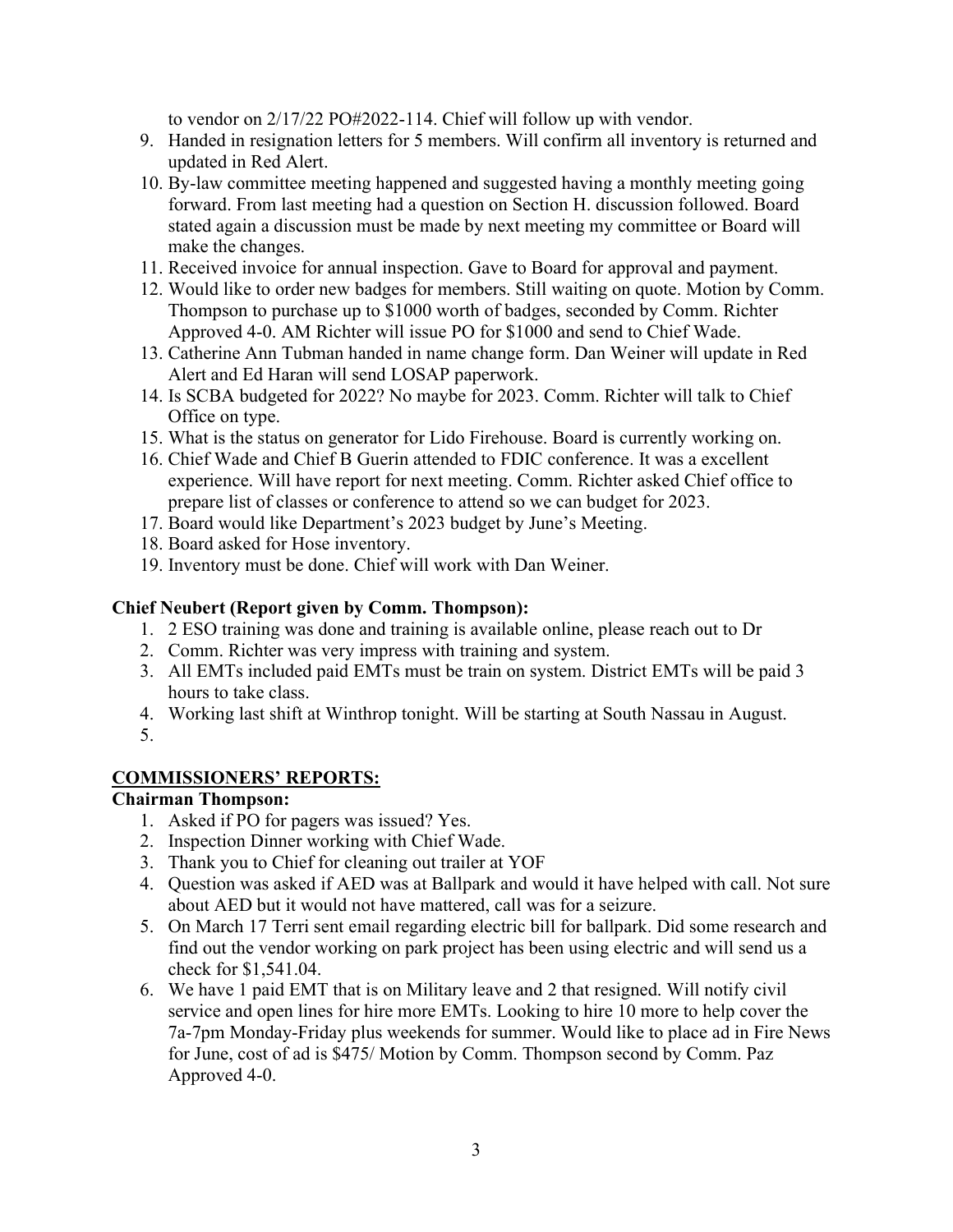### Comm. Richter:

- 1. PO for AEDs issued? Yes.
- 2. Foam from 253 and 259, can we use for training at fire school? Chief will call school.
- 3. Working with W. Jaffe on antenna at water tower.
- 4. 252 will need new laptop.
- 5. Asked about LB tower ladder. Current unit is out of service and in the process of getting new truck until them we are on automatic response.
- 6. Working on grant for water rescue program. Need to get quote for jetski and trailer will reach out to Chief J Guerin. Comm Thompson suggested reaching out to Massapequa and Long Beach since they already have a program.
- 7. Asked Chief's if they heard any feedback about reorganizational of Department? Yes, doesn't like it but something needs to be done.
- 8. Nice job of cleaning out Chief office at Lido.
- 9. All purchases must have PO issued. Would like to raise Dr Neubert credit card limit to \$2,500. Motion by Comm. Naham seconded by Comm. Thompson Approved 4-0.
- 10. 254 has a leak in exhaust system, District mechanic cant do the work because of location, the truck will need to go to exhaust company for 2 days.

# Comm. Naham:

- 1. Will get quote on adding 60 and 40 service at YOF.
- 2. Annual meetings was great will send information to Board.

# Comm. Paz:

No Report

### Comm. Pogue- Steiner:

- 1. Bank reconcile for April was done with no issues.
- 2. Still waiting on Bank to clear up issue with cashed checks still appearing as outstanding.
- 3. SAMs issue is still pending, working to get renewed. Because of issue we are still waiting on COVID reimbursement.
- 4. Attended the conference call regarding EMS billing, doesn't feel it will work for our District. Further discussion will be needed.
- 5. Will work with Chief Wade regarding SAFER grant.
- 6. Working with Comm. Thompson and Richter on Homeland Security Grant.
- 7. Received proposals from new grant company. Motion by Comm. Pogue- Steiner to hire First Responder Grants for annual fee of \$1500 to work on grant projects. Seconded by Comm. Richter Approved 4-0.

# District Secretary's Report:

- 1. AFDSNY Annual Meeting May at Turning Stone Resort, Verona, NY. Comm. Naham attended.
- 2. Updated contract with TOH for gasoline, there is a credit card for Exxon that they can get from Terri or Holly at the office.
- 3. AUD (Annual Update Report) is being changed to AFR (Annual Financial Report).
- 4. DiVenti & Lee and PKF have been informed and received the paperwork on subject from the annual meeting sent to us by Trish, AFDSNY Secretary.
- 5. Comm. Richter said it will set up inspection of 254 and 253 for August. Then I
- 6. Will be set up with John Brown, for his inspection of 254 and 253 and for ground ladder I